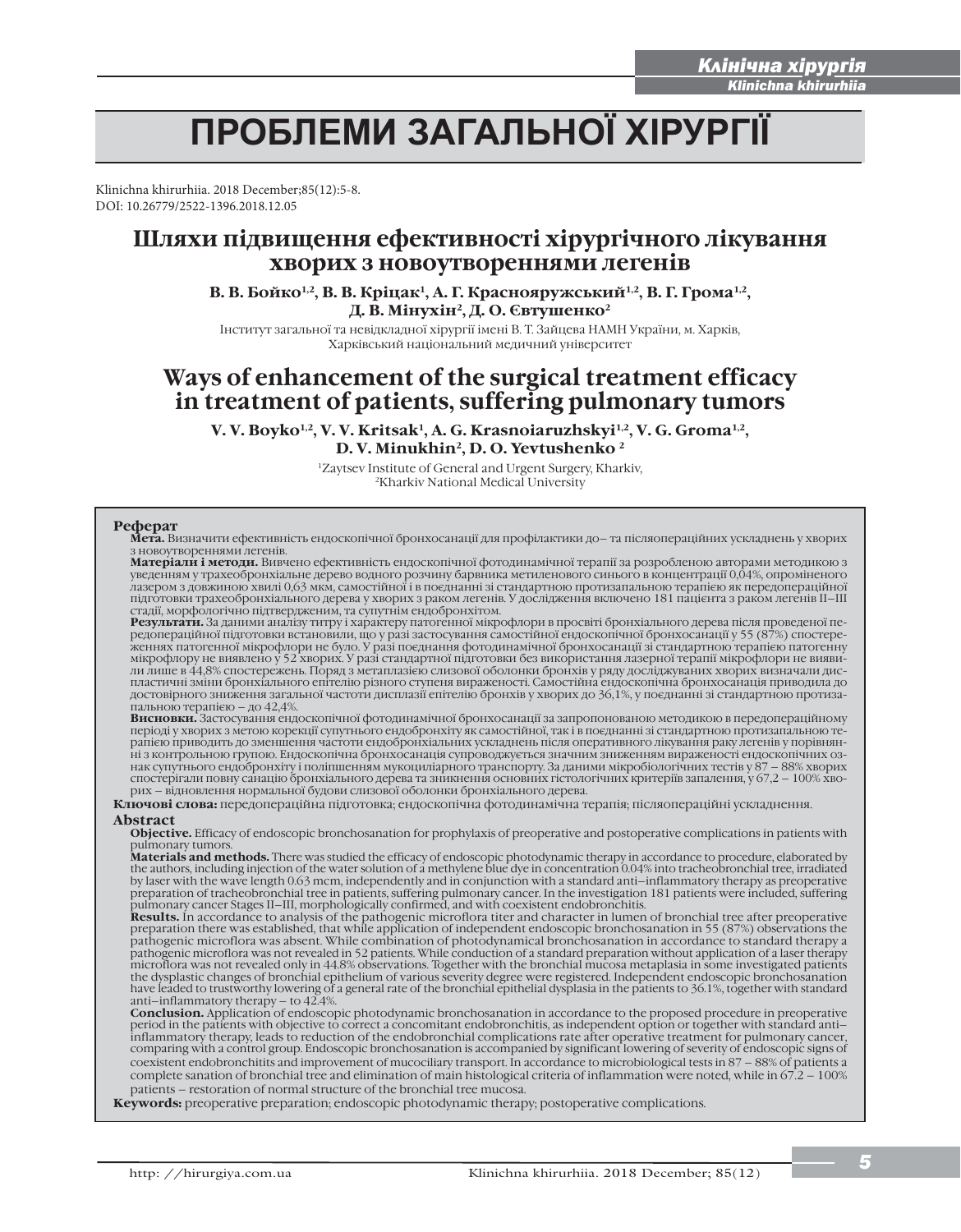# **Introduction**

í

Endoscopic bronchial sanation is widely used to prevent pre– and postoperative complications in patients who have been operated on account of the tumors of the lungs [1, 2]. Surgical treatment of lung tumors differs by the volume of surgical intervention and traumaticity [3]. The causes of complications from the respiratory system are disturbances of microcirculation, lungs drainage [4]. Violation of microcirculation contributes to the development of hypoxia, which is complicated by the presence of pathological content inside the bronchial tree, as well as the presence of an infectious agent [5, 6]. Struggle against postoperative complications requires a lot of efforts and requires a lot of material costs.

Bronchopleural complications of lung cancer surgical treatment are the most severe and dangerous. They include the failure of bronchial stump, bronchial fistula with the development of empyema of the pleural cavity, diffuse purulent endoboronitis [3, 4].

According to various authors, the complications present 3–12% in the general structure of postoperative complications [7]. Postoperative mortality among patients with bronchial fistulas is noted in  $21-30\%$  of cases [5].

Inflammatory process in the mucous membrane of the bronchial tree is usually accompanied by edema and hyperemia, decreased elasticity, contact bleeding and the presence of sputum in the lumen of the bronchial tree. In this case, the deterioration of the flashing epithelium drainage function happens, with a violation of microcirculation and the accumulation of thick bronchial secretion [2].

It is generally acknowledged that the state of the bronchial epithelium in the preoperative period in oncological patients is crucial for the course of regenerative processes in the bronchial cultures. Therefore, at present, the success in the treatment of chronic bronchitis is determined by the search for new therapies, including those whose action is aimed at stimulating of regenerative processes [8].

One of them is the method of low–intensity laser irradiation, which is widely used in general clinical practice. But in thoracic surgery, it is used with caution, due to the fact that the mechanism of action and its effect on tumor cells have not been completely studied [6, 8].

From the series of experimental and clinical studies, it is shown that low intensity laser radiation of the red part of the spectrum  $(\lambda = 0.63 - 0.66 \,\mu\text{m})$  provides not only the expressed anti–inflammatory effect and stimulation of tissue regeneration, but also does not stimulate tumor growth [9].

However, in the available literature, there is practically no work on the application and evaluation of the effectiveness of photodynamic therapy as a method of preoperative preparation of the bronchial tree and the treatment of postoperative endobronchial complications in patients after thoracic interventions.

# **Materials and methods**

The study of the effectiveness of endoscopic photodynamic therapy according to the technique developed by us has been performed, with the introduction of an aqueous 0.04% solution of methylene blue dye into the tracheobronchial

tree, followed by irradiation of this solution by laser radiation with a wavelength of 0.63 μm along and in combination with the traditional anti–inflammatory therapy, as a preoperative preparation of tracheo–bronchial tree in patients with lung cancer. The study included 181 patients with lung cancer of  $2<sup>nd</sup> - 3<sup>rd</sup>$  stages, with a morphologically confirmed diagnosis and concomitant endobronchitis.

In the preoperative period, all patients were divided into 3 representative groups. Patients who received preoperative endoscopic photodynamic therapy (63 patients) formed group I, and patients who received comprehensive treatment – endoscopic bronchodilator therapy in combination with conventional anti–inflammatory therapy – were include into group II (60 patients). The third group consisted of patients who received only traditional anti–inflammatory therapy in the preoperative period (58 persons).

The studied groups were standard by the the main prognostic criteria: gender, age, stage of cancer and localization of the tumor process, as well as the severity of the clinical, endoscopic signs of concomitant endobronchitis and the source composition of the microflora of the bronchial tree.

Endoscopic endobronchial rehabilitation was carried out using low intensity radiated red part of the spectrum  $(\lambda = 0.63 -$ 0.66 μm), in pulsed mode, with a power of 12 mW. Sessions were conducted every other day, patients received 3–6 sessions of bronchosanation.

Objective. Determination of the effectiveness of endoscopic bronchial sanation to prevent pre– and postoperative complications in patients who have been operated on account of the tumors of the lungs

#### **Results**

After the completion of the preoperative training with the use of various methods of tracheal–bronchial tree healing, significant changes in the inflammatory process in the bronchial tree, in a series of clinical and laboratory, endoscopic and morphological criteria were noted.

Improvement of general well–being and reduction of the main clinical symptoms of concomitant chronic bronchitis in all studied groups were noted. At the same time, at 3–5 days after the start of preoperative preparation after 1–2 sessions of endoscopic bronchodilator therapy, patients improved their general health, reduced the amount of sputum and changed its character from mucus–purulent to the mucous. In patients of the comparison group, these changes in the clinical manifestations of bronchitis were recorded at a later date, after 10–14 days from the start of treatment. To completely eliminate the clinical phenomena of endobronchitis, 5–6 sessions of pre–operative endoscopic bronchosanation should be performed.

After the completion of the preoperative preparation, it was noted that cough and dyspnea in patients who received endoscopic sanation separately were preserved in 12.7% and 6.3% of cases, respectively (*table 1*). When conducting complex preoperative preparation, before the treatment the cough and dyspnoea were observed in 96.6% and 63.3% of patients respectively. After treatment, these symptoms were preserved in 8.3 % and 6.7% of patients, respectively. In the control group, after preoperative preparation, cough was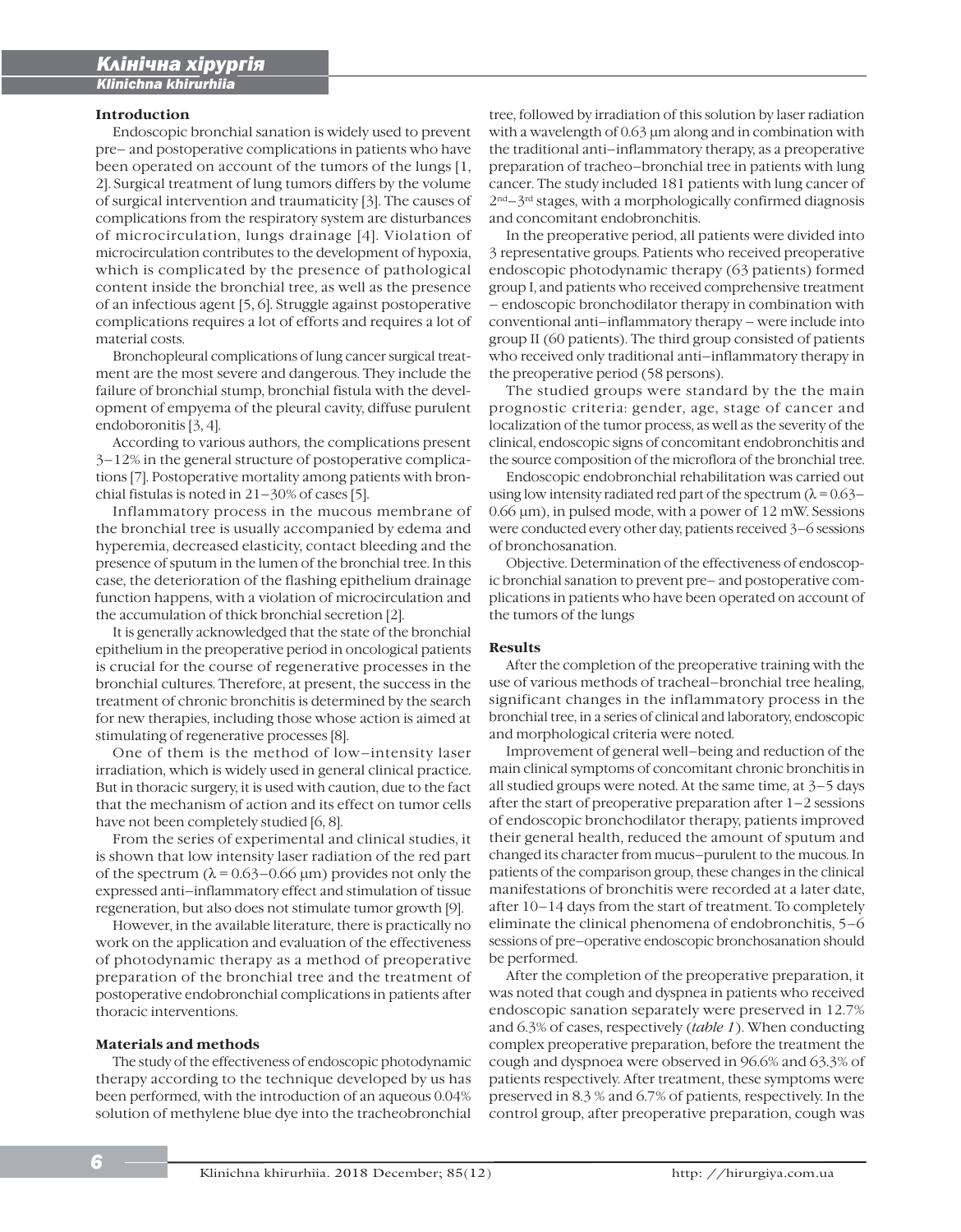i

| Table 1.<br>Intensity of clinical signs of endobronchitis in the preoperative period |                         |                        |                         |                                 |                              |                        |  |
|--------------------------------------------------------------------------------------|-------------------------|------------------------|-------------------------|---------------------------------|------------------------------|------------------------|--|
| Clinical symptoms                                                                    | <b>Bronchosanation</b>  |                        | methodics               | Bronchosanation and traditional | <b>Traditional methodics</b> |                        |  |
|                                                                                      | before<br>the treatment | after<br>the treatment | before<br>the treatment | after<br>the treatment          | before<br>the treatment      | after<br>the treatment |  |
| Cough, %                                                                             | 85.7                    | 12.7                   | 96.6                    | 8.3                             | 100                          | 34.5                   |  |
| Fever, %                                                                             | 60.3                    | 12.7                   | 70.0                    | 10.0                            | 75.8                         | 21.4                   |  |
| Dyspnea, %                                                                           | 50.7                    | 6.3                    | 63.3                    | 6.7                             | 60.0                         | 31.3                   |  |

# Table 2. **Intensity of endoscopic signs of endobronchitis in the preoperative period**

| Endoscopic signs                | <b>Bronchosanation</b>  |                        | Bronchosanation and traditional<br>methodics |                        | <b>Traditional methodics</b> |                        |
|---------------------------------|-------------------------|------------------------|----------------------------------------------|------------------------|------------------------------|------------------------|
|                                 | before<br>the treatment | after<br>the treatment | before<br>the treatment                      | after<br>the treatment | before<br>the treatment      | after<br>the treatment |
| Hyperemia of mucous membrane, % | 90.4                    | 7.9                    | 96.6                                         | 3.3                    | 96.6                         | 26.5                   |
| Swelling of mucous membrane, %  | 71.6                    | 3.2                    | 85.0                                         |                        | 86.2                         | 20.6                   |
| Sputum presence, %              | 79.0                    | 4.7                    | 81.6                                         | 1.6                    | 79.6                         | 24.1                   |

| Table 3.<br>Histological signs of endobronchitis in the preoperative period |                         |                        |                         |                                              |                         |                              |  |
|-----------------------------------------------------------------------------|-------------------------|------------------------|-------------------------|----------------------------------------------|-------------------------|------------------------------|--|
| Histological signs                                                          |                         | Bronchosanation        |                         | Bronchosanation and traditional<br>methodics |                         | <b>Traditional methodics</b> |  |
|                                                                             | before<br>the treatment | after<br>the treatment | before<br>the treatment | after<br>the treatment                       | before<br>the treatment | after the<br>treatment       |  |
| Fibrosis, %                                                                 | 93.1                    | 48.8                   | 91.6                    | 47.2                                         | 93.3                    | 86.7                         |  |
| Metaplasia, %                                                               | 83.7                    |                        | 86.1                    |                                              | 86.6                    | 46.7                         |  |
| Leukocytes accumulation, %                                                  | 79.1                    |                        | 83.3                    |                                              | 86.6                    | 40.0                         |  |
| Swelling of mucous membrane, %                                              | 81.3                    |                        | 80.5                    |                                              | 76.6                    | 40.0                         |  |
| Lymphoid infiltration, %                                                    | 65.1                    | 32.6                   | 61.1                    | 27.8                                         | 53.3                    | 33.3                         |  |
| Hyperplasia of glands, %                                                    | 30.2                    | 4.7                    | 30.5                    |                                              | 46.6                    | 26.7                         |  |

observed in 20 patients (34.5%), dyspnea – in 18 patients (31.3%). Differences in the groups are statistically significant  $(p < 0.05)$ .

At the end of the course of preoperative preparation marked significant changes in the endoscopic pattern of the bronchial tree were noted. After endoscopic laser therapy independently, the hyperemia of the mucous membrane of the bronchi remained only in 7.9 % of patients, swelling of the bronchial mucosa – in 3.3%, and the presence of sputum in the lumen of the bronchial tree was observed only in 4.7% of cases. In the group of combined preoperative preparation, the results of the performed treatment are even more effective – the swelling of the mucous membrane accompanied by the presence of sputum in the lumen of the bronchial tree was retained only in one patient (1.6%) and mucosal hyperemia was observed in 3.3 % of cases (*table 2*).

During preoperative preparation with the use of traditional anti–inflammatory therapy, none of the endoscopic signs of inflammation were completely compensated, but they were just slightly decreased in their number.

After treatment, the hyperemia of the bronchi mucous membrane was observed in 27.5% of cases, edema of the mucous membrane at 20.6%, sputum in the lumen of the bronchial tree was noted in 24.1% of cases.

In the analysis of the titre and the nature of the pathogenic microflora in the lumen of the bronchial tree after the preoperative preparation, it was found that in the application of endoscopic bronchoconstriction independently, in 55 (87%) of the cases the pathogenic microflora were absent. When combined photodynamic bronchosanation with traditional therapy, pathogenic microflora was not detected in 52 patients. In the group of traditional preparation without the use of laser therapy, the absence of microflora was noted only in 44.8%. The difference is statistically significant ( $p < 0.05$ ).

In analyzing the results of preoperative preparation, it was noted that better indicators were detected in patients from the group where the combination of endoscopic bronchosantation and traditional drug correction was used. A slight difference in the positive effect of this method of preoperative preparation, compared with a group of patients who received endoscopic laser sanation in an independent form, is probably due to the short use of traditional therapeutic agents within 10–14 days.

The rapid and pronounced rehabilitation effect of endoscopic photodynamic therapy was confirmed in the calculation of the severity index of bronchitis, which is a mathematical method for evaluating the effectiveness of the treatment.

In the study, the dynamics of the severity index clearly demonstrated the regression of almost all clinical and laboratory signs of concomitant chronic bronchitis in patients with lung cancer for 10–14 days from the beginning of preoperative preparation, with the use of endoscopic laser therapy.